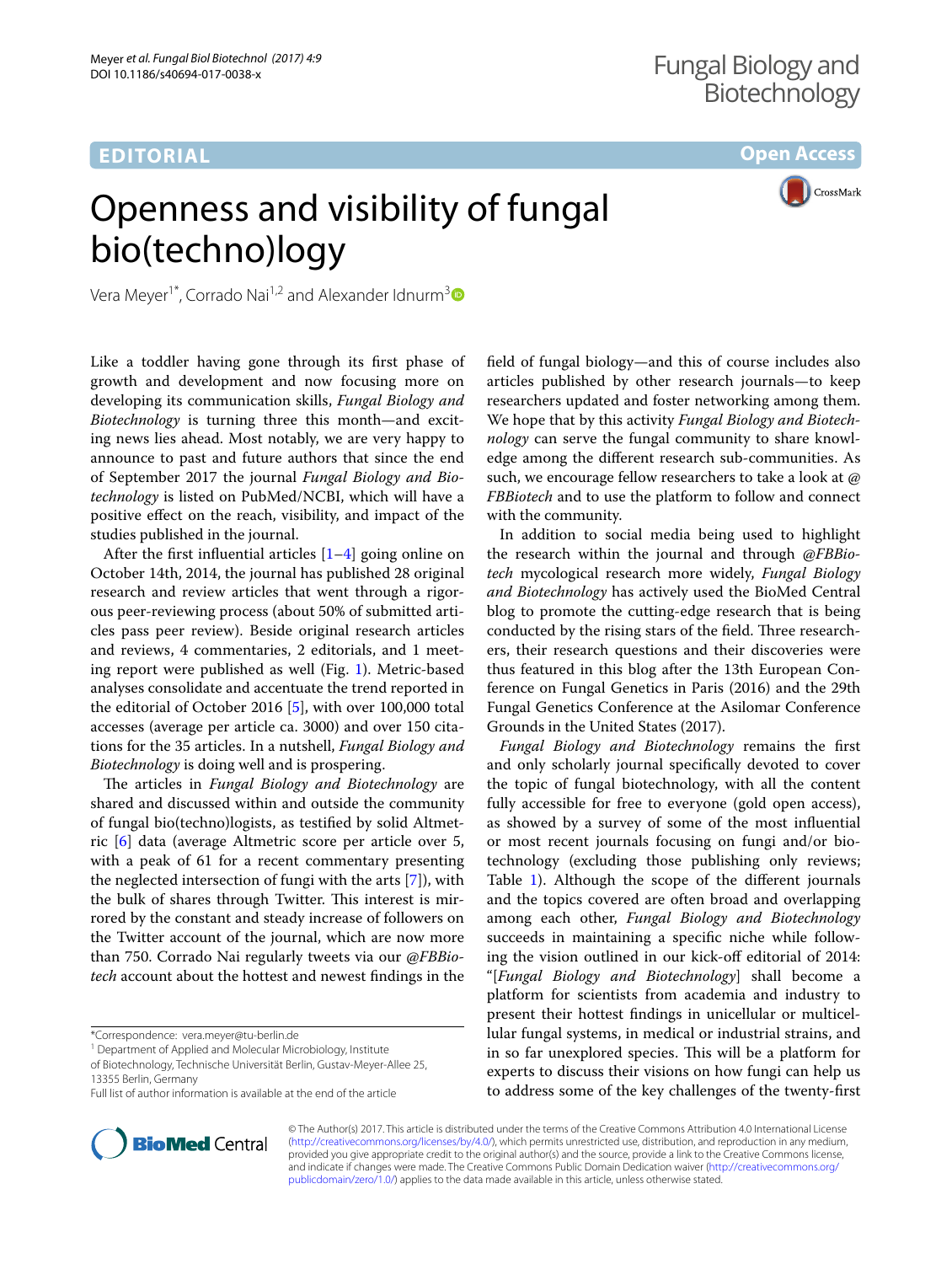

<span id="page-1-0"></span>century." [[1\]](#page-2-0) And not that the range of topics of the articles published so far is limited either—original research has focused on fungi as diverse as the model (industrial) species *Neurospora crassa*, *Aspergillus niger* and *Aspergillus nidulans*; plant pathogens as *Alternaria brassicicola*, *Botrytis cinerea, Claviceps purpurea*, *Leptosphaeria maculans*, *Puccinia* spp. and *Ustilago* spp.; basidiomycetes as *Sporobolomyces* sp. (yeast) as well as *Pleurotus*  *sapidus* and *Hericium erinaceus* (edible mushrooms); further biotechnology- and ecologically-relevant species as *Penicillium nalgiovense* and *Trichoderma* spp.; and the slime mold *Physarum polycephalum*. The approaches used span molecular techniques (CRISPR/ Cas9-driven genome editing, next-generation DNA and RNA sequencing, genotyping of sexual spores), screening of strains and strain-specifc bioengineering, characterization of fungal populations, mathematical modelling of flamentous growth and intra-hyphal organelle movement, and a geographic information system to estimate flamentous growth on solid substratum. Overall, the studies [[8\]](#page-2-5) touch both basic and applied research and have relevance for areas as diverse as the industrial production of (bioactive) metabolites, the description of new antibacterial and antifungal substances, the analysis of the efect of fungal volatile organic compounds (VOCs) on plant growth, or the understanding of cell-wall stress/ biogenesis and metal homeostasis in fungi.

Crucially, *Fungal Biology and Biotechnology* embraced gold open access from its start (i.e. the articles are free of subscription charges for readers and university libraries,

| Journal title                            | Publisher                                   |             | Publishing model Main research focus                                                             |
|------------------------------------------|---------------------------------------------|-------------|--------------------------------------------------------------------------------------------------|
| <b>FEMS Yeast Research</b>               | Oxford University Press                     | Hybrid      | Basic and applied research on yeasts, including yeast-like<br>organisms                          |
| <b>Fungal Biology</b>                    | <b>Flsevier</b>                             | Hybrid      | Fungal biology, including oomycetes and slime moulds                                             |
| Fungal Biology and Biotechnology         | <b>BioMed Central</b>                       | Open access | Fungal bio(techno)logy, including basic and applied<br>research                                  |
| Fungal Ecology                           | Elsevier                                    | Hybrid      | Fungal ecology, including population dynamics and role<br>in the ecosystem                       |
| Fungal Genetics and Biology              | Flsevier                                    | Hybrid      | Fungal biology, including molecular biology/genetics                                             |
| Journal of Fungi                         | <b>MDPI</b>                                 | Open access | Medical mycology, fungal pathogens                                                               |
| Medical Mycology                         | Oxford University Press                     | Hybrid      | Medical mycology, fungal pathogens                                                               |
| Mycologia                                | Taylor and Francis                          | Open access | Fungal biology, including systematics, ecology, biodiver-<br>sity and phylogenetic relationships |
| Mycosphere                               | Guizhou Academy of<br>Agricultural Sciences | Open access | Fungal biology, including lichens                                                                |
| Mycoscience                              | Springer                                    | Hybrid      | Fungal biology, including systematics, ecology, biodiver-<br>sity and phylogenetic relationships |
| Applied Microbiology and Biotechnology   | Springer                                    | Hybrid      | Biotechnology, including biotech-relevant enzymes                                                |
| Biotechnology and Bioengineering         | Wiley                                       | Hybrid      | Biotechnology (broad definition)                                                                 |
| <b>Biotechnology for Biofuels</b>        | <b>BioMed Central</b>                       | Open access | Biotechnology, production of biofuels and other bio-<br>products                                 |
| Biotechnology and Bioprocess Engineering | Springer                                    | Hybrid      | Biotechnology, bioengineering (broad definition)                                                 |
| <b>Biotechnology Letters</b>             | Springer                                    | Hybrid      | Biotechnology, with focus on reactions and biocatalysis                                          |
| Journal of Biotechnology                 | Elsevier                                    | Hybrid      | Biotechnology, including bioprocess engineering                                                  |
| Metabolic Cell Factories                 | <b>BioMed Central</b>                       | Open access | Biotechnology, with focus on metabolic engineering of<br>microorganisms                          |
| Molecular Biotechnology                  | Springer                                    | Hybrid      | Biotechnology, with focus on molecular methods                                                   |
| Nature Biotechnology                     | Springer                                    | Hybrid      | Biotechnology (broad definition)                                                                 |

<span id="page-1-1"></span>**Table 1 Examples of journals covering topics of fungal biology and/or biotechnology**